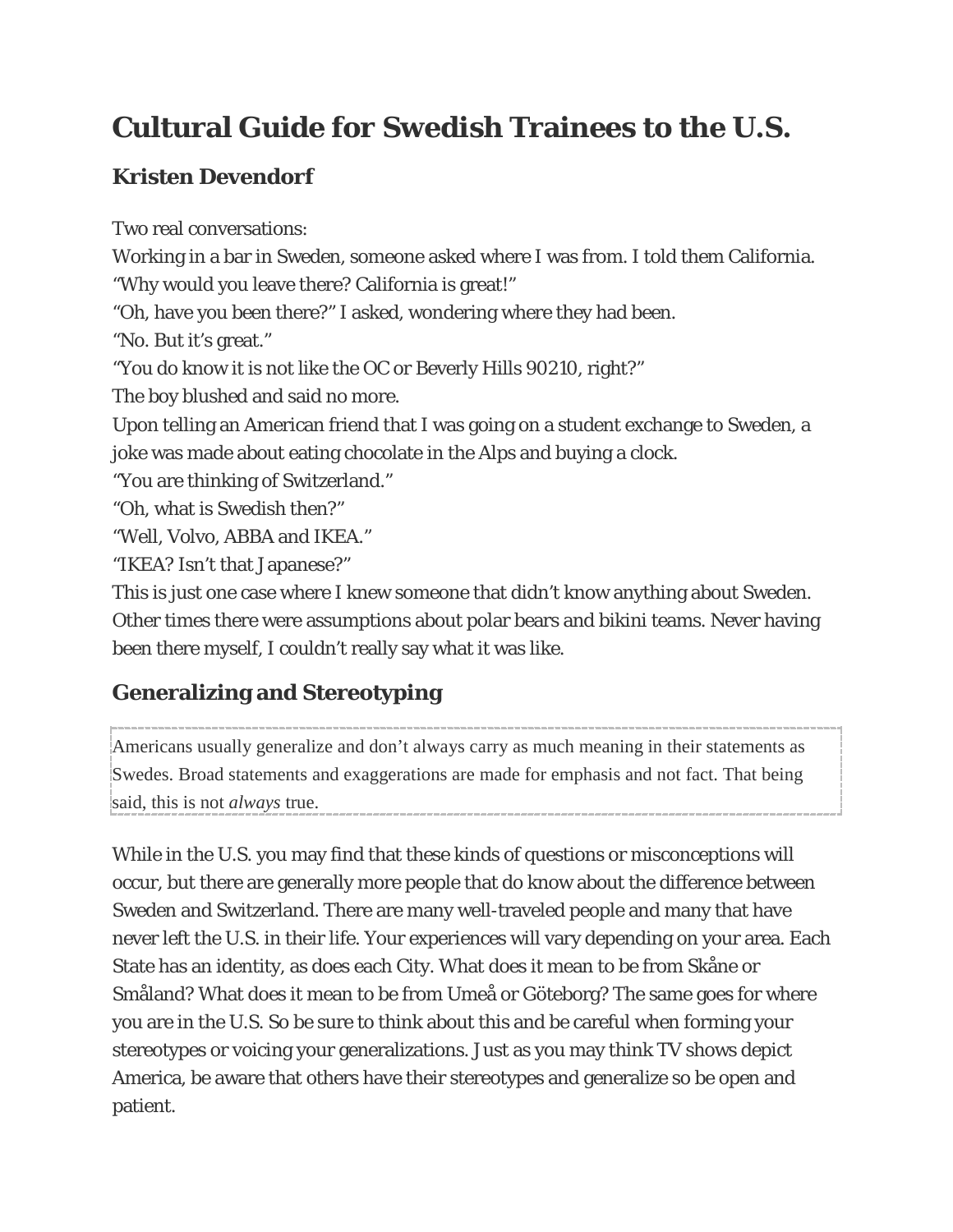#### **Directness vs. Politeness**

In writing emails and making telephone calls in Sweden, I have learned to take out a lot of the language I would normally use. American correspondence and telephone calls include more indirect language. An email might begin with a greeting and discuss a general topic before getting to the actual purpose of the email. Not a lot is needed, a sentence or two, but generally it is not good to write an email or start a conversation with a question.

Try:

Hi, Mr. Smith,

How are you today? Thank you for your last email, it was very helpful. I am sorry to bother you but would you happen to know…?"

The underlined sections are not really necessary to the point of the conversation but are polite. Especially in the beginning of a relationship, it is important to be polite and add small softening phrases. There is a saying "You attract more bees with honey than vinegar." Being polite gets you further than being rude.

Part of this politeness includes dealing with strangers. In stores or eating out, the staff often start with a "Hi, how are you?" This is just a greeting and is most often answered with "Fine" or "Good". If you feel extra friendly you can ask, " How are you?" back. People will also generally move out of each other's way and take a few extra seconds to hold a door open for someone following in behind them. You don't need to go to extremes but if you see someone coming in behind you, pause a few seconds to hold the door with your hand until they can hold it. It is rude to let a door swing closed if there is someone only a few steps behind you. If someone is in your way, use "Excuse me" to get their notice or say this as you walk past.

### **Personal Space and Intimacy**

Americans are quite easy to get to know on a very superficial basis. You may meet and go out with some Americans and then not hear from them again. You may even exchange emails, or phone numbers. They are generally friendlier and will agree to "Call and have lunch" but are sometimes just being polite. Time will tell if the person calls you and you two meet for lunch. Don't be offended. It is cultural, not a reflection on you. Swedes generally are more difficult to get to know and will not pretend more friendship than there is. It takes longer to get to know a Swede but once a friendship is established,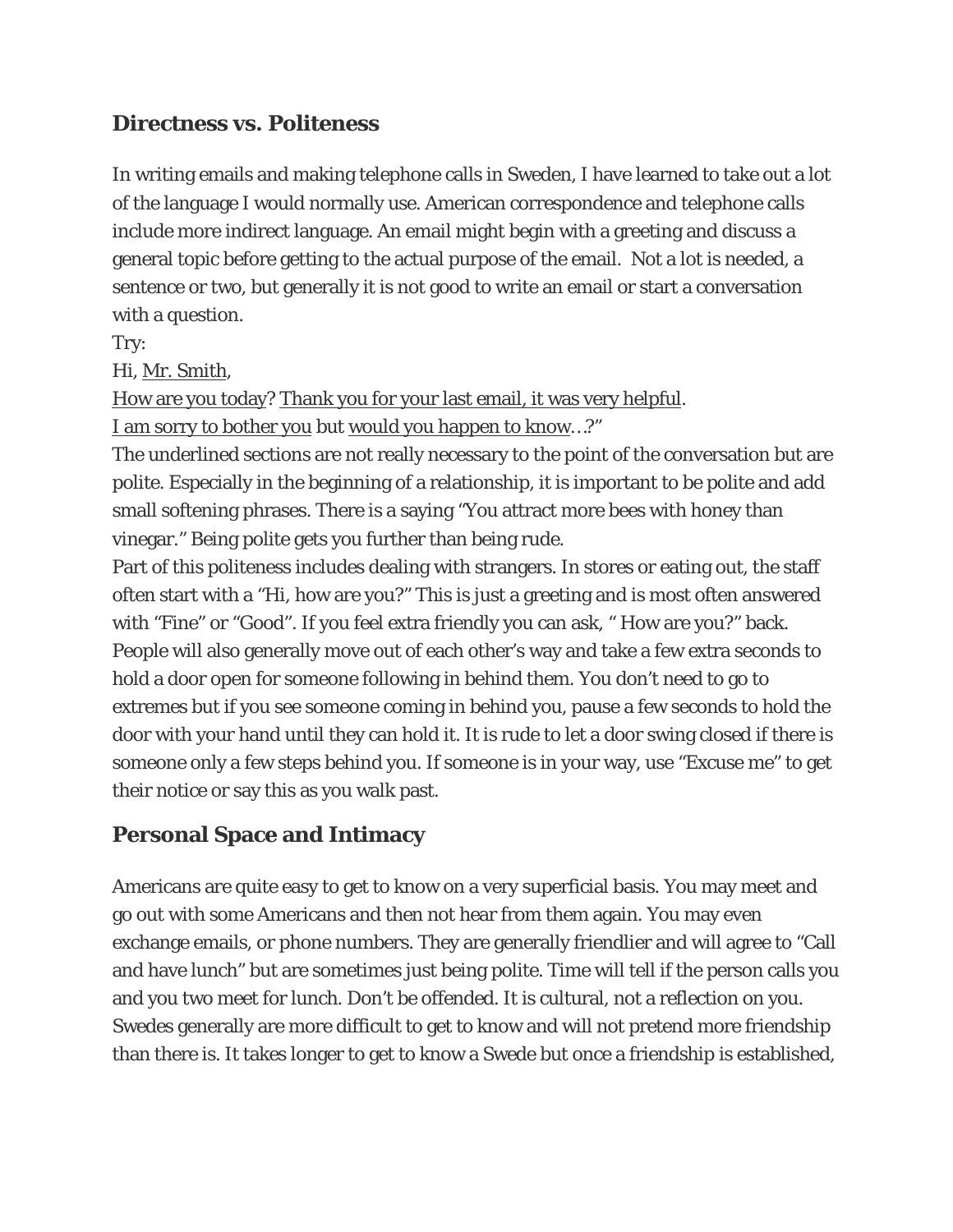then the friendship is quite strong. I found it difficult to get to know people and found Swedes to be rude. It just took time to understand the way things worked.

It is generally considered impolite to ask someone's wages or discuss their monetary assets.

A deeper friendship takes a longer amount of time just as with a Swede. I have many American acquaintances but almost no Swedish ones, and only a couple of really good Swedish and American friends.

If someone buys you a drink, a coffee or lunch, this is usual, just offer to get the next one and then pay next time.

#### **Punctuality and Work**

Being on time is important in the business world. Being at work 5 minutes early and no more than 5 minutes late is the rule. If going to an important meeting, it is better to be 10 minutes early. For many people, time is money and they do not respond well to someone that wastes their time/money. Flexible hours are beginning to be introduced, but are not common. People are expected to come in on time, perform their hours (8 hours is full-time) and go home. Lunches are shorter and coffee breaks are shorter. Generally a 30-minute fika would not be allowed. This may vary depending on your position, the company, and your managers. Ask if you are unsure.

The work ethic is different than in Sweden. Working extra or above and beyond what others are doing is appreciated and noticed by management. Ambition is a good thing. American working situations are also very hierarchical  $[2]$ . If you are an intern you are at the bottom. Your bosses and supervisors should be called Mr. and Mrs. not by their first names unless they give their permission. The same goes for clients. Being called Mr. Smith or Mrs. Jones is a show of respect and more professional. Perhaps after establishing a strong business relationship with someone you could try to change to first names. In that case, it is probably best to say: "You can call me…" and see if they follow with giving you their first names. If dealing with Swedish-Americans then they might be more receptive to first names. If unsure, ask your supervisor.

If you experience any problems or feel something is not right, you should always go to your immediate boss or supervisor. If your problem is with your boss or supervisor you should ask someone in your human resources department (HR) about what to do. You can also contact your visa sponsor (SACC-USA).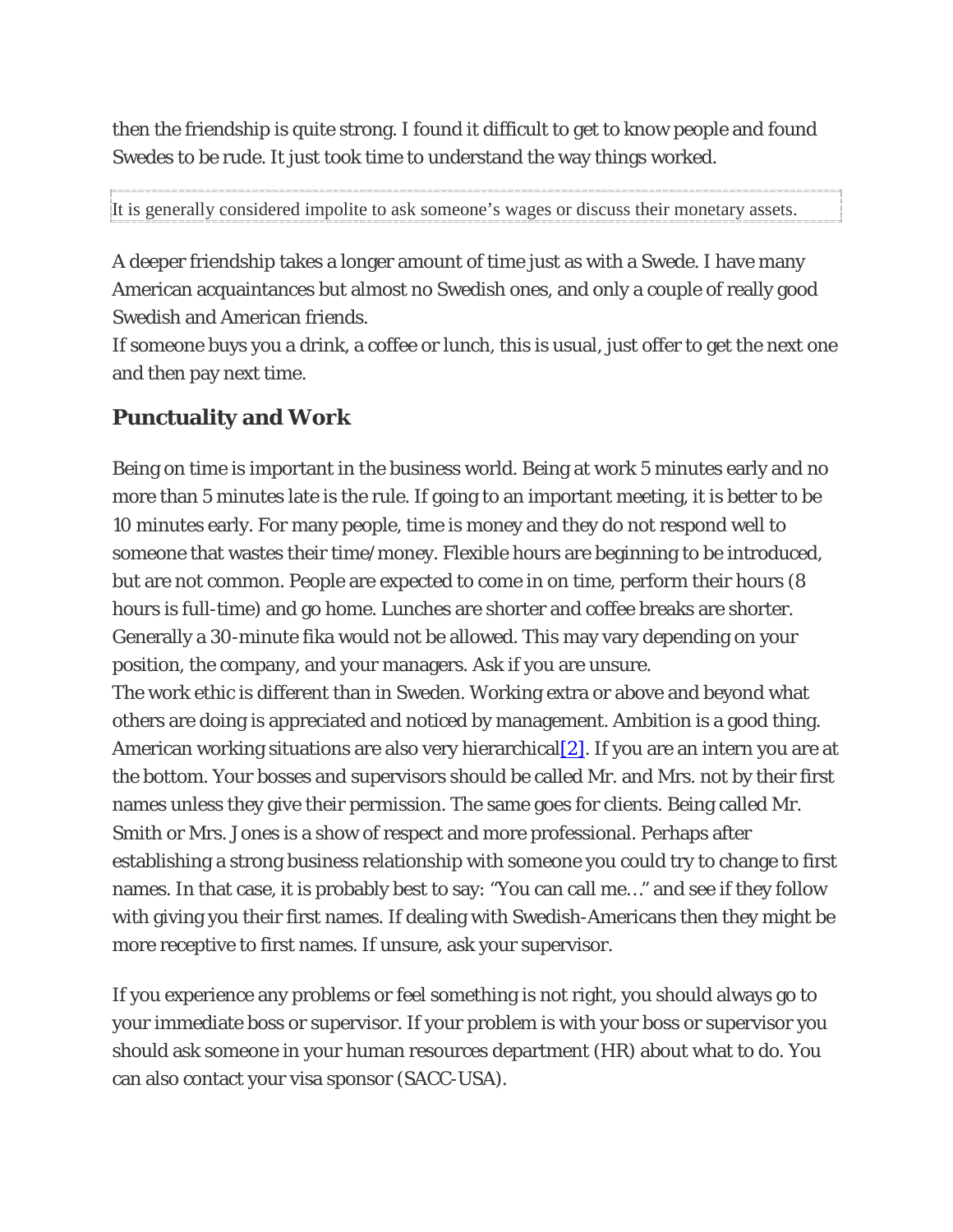Business and work dress is generally more conservative than in Sweden. Jeans, shorts, short skirts, T-shirts, low-cut tops, flip-flops/thongs and sneakers/tennis shoes are generally not okay. Many jobs on the East Coast still require suits, or suit attire for both men and women or at least dress shirts and ties (men). Otherwise for men, dress shirts or polo shirts and slacks or kaki pants with dress shoes. For women knee-length or longer skirt, slacks, and a blouse with nice shoes. Unusual piercing and visible tattoos are not always allowed. You can get a better feel for what is allowed by looking at your co-workers and if you are unsure, ask.

#### **Ageism and Sexism**

Youth is part of the hierarchical system. If you are young, your experiences and opinions may not be taken very seriously. If you are middle-aged you are considered worthy of respect (even if you don't agree). Only by proving one's self over time can a young person gain respect.

There is more sexism in the U.S. than Sweden. Glass-ceilings and sex-specific duties still exist in some situations. It is improving but you can expect to see some things that you are not used to in Sweden. If you are ever in a situation where you do not feel comfortable or if you think something said to you is unacceptable, look to a trusted supervisor or contact your visa sponsor (SACC-USA). All forms of sexual harassment are taken **very** seriously and you will likely be introduced to the rules and regulations on Sexual Harassment at your individual work place.

### **Time-off and Holidays**

Since you are an intern/trainee in a training program, not an employee, you are not entitled to vacation time unless agreed upon with the host company. As an intern/trainee generally you will get the same U.S. holidays off as the rest of the company.

Sick days vary so ask your company.

Full-time is 40 hours a week for three consecutive months. Anything over that is overtime. Overtime may be expected, both paid and un-paid. Or you may need to seek approval if you wish to work over-time. Ask your supervisor.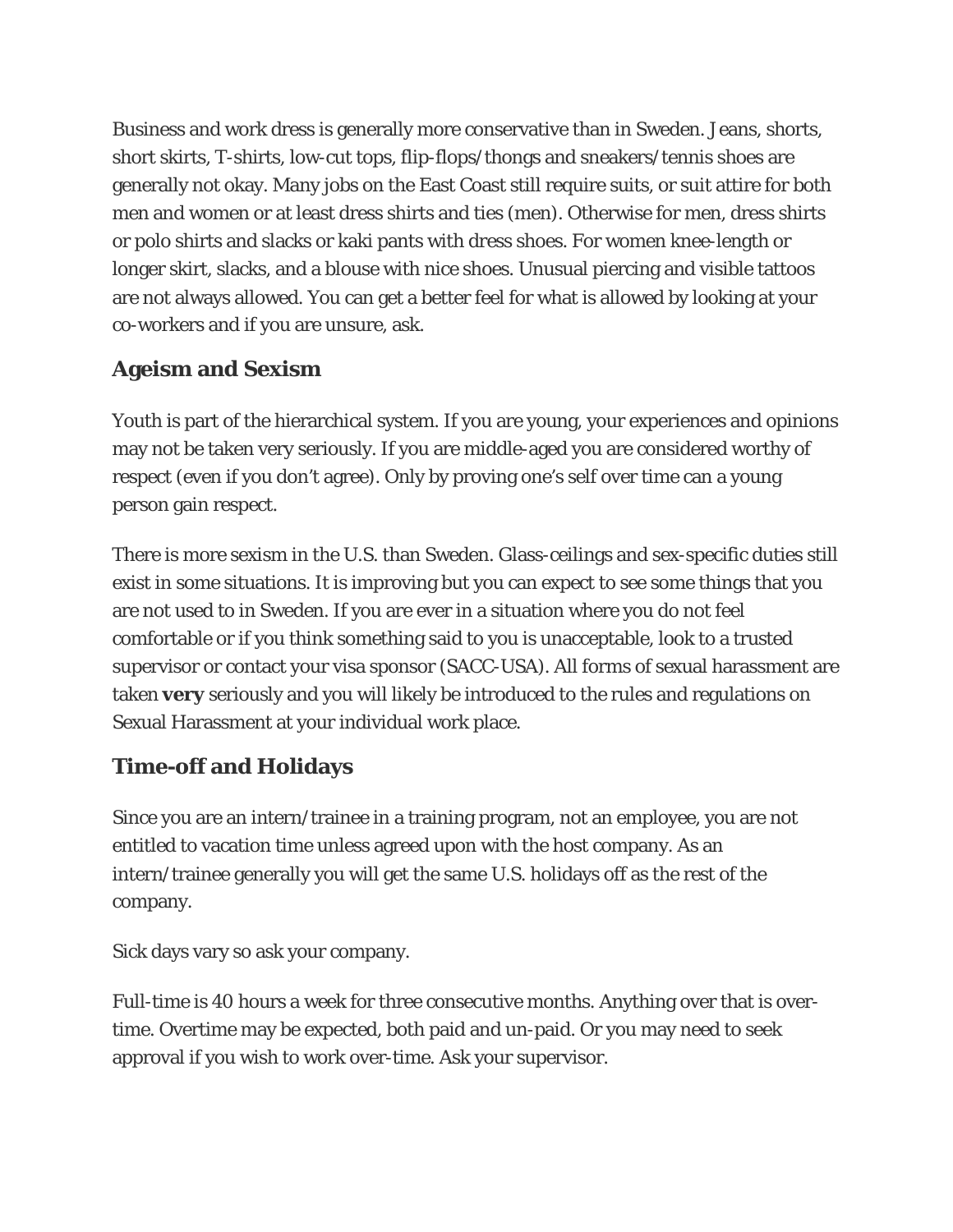Except for New Years Eve, Americans celebrate their holidays on the day of, not the eve of the day. Christmas is celebrated the 25<sup>th</sup> not the 24<sup>th</sup>.

Here are *some* holidays and days of celebration:

- February 14<sup>th</sup>: Valentine's day
- March 17<sup>th</sup>: St. Patrick's day is popular and involves wearing green and drinking green beer (if you are over 21).
- Easter is the same as in Sweden though we celebrate on Sunday. We don't get Good Friday or Easter Monday off of work.
- The 2<sup>nd</sup> Sunday in May is Mother's day
- Third Sunday in June is Father's Day
- July 4th is the day of American Independence and is usually celebrated with a BBQ, friends and fireworks.
- October 31<sup>st</sup> is Halloween and people of all ages dress up. Kids trick or treat and adults sometimes have parties. Often, there are haunted houses you can go to.
- The first Tuesday of November is Election Day.
- The last Thursday of November is Thanksgiving. This is also a 4-day weekend for most people and involves family, food and an American Football game.
- December  $25<sup>th</sup>$  is Christmas Day.
- December 31<sup>st</sup> is New Years Eve.

Some holidays are regional like Mardi Gras or Cinco de Mayo. A calendar will show every holiday, including other religious holidays like Muslim and Jewish days of importance. A more complete list can be found

at: [http://www.opm.gov/Operating\\_Status\\_Schedules/fedhol/2010.asp](http://www.opm.gov/Operating_Status_Schedules/fedhol/2010.asp)

#### **Crime and Laws**

Though most laws are generally the same in many parts of the world, there are some laws that may take you by surprise. Laws and regulations having to do with drinking are stricter in the U.S. than in Sweden. Whereas it is ok to have an open beer in a car in Sweden so long as the driver is sober, this is not allowed in the U.S. Here are some things that are not allowed:

• Drinking age is 21! No lättöl, and there is no difference in the kinds of alcohol allowed.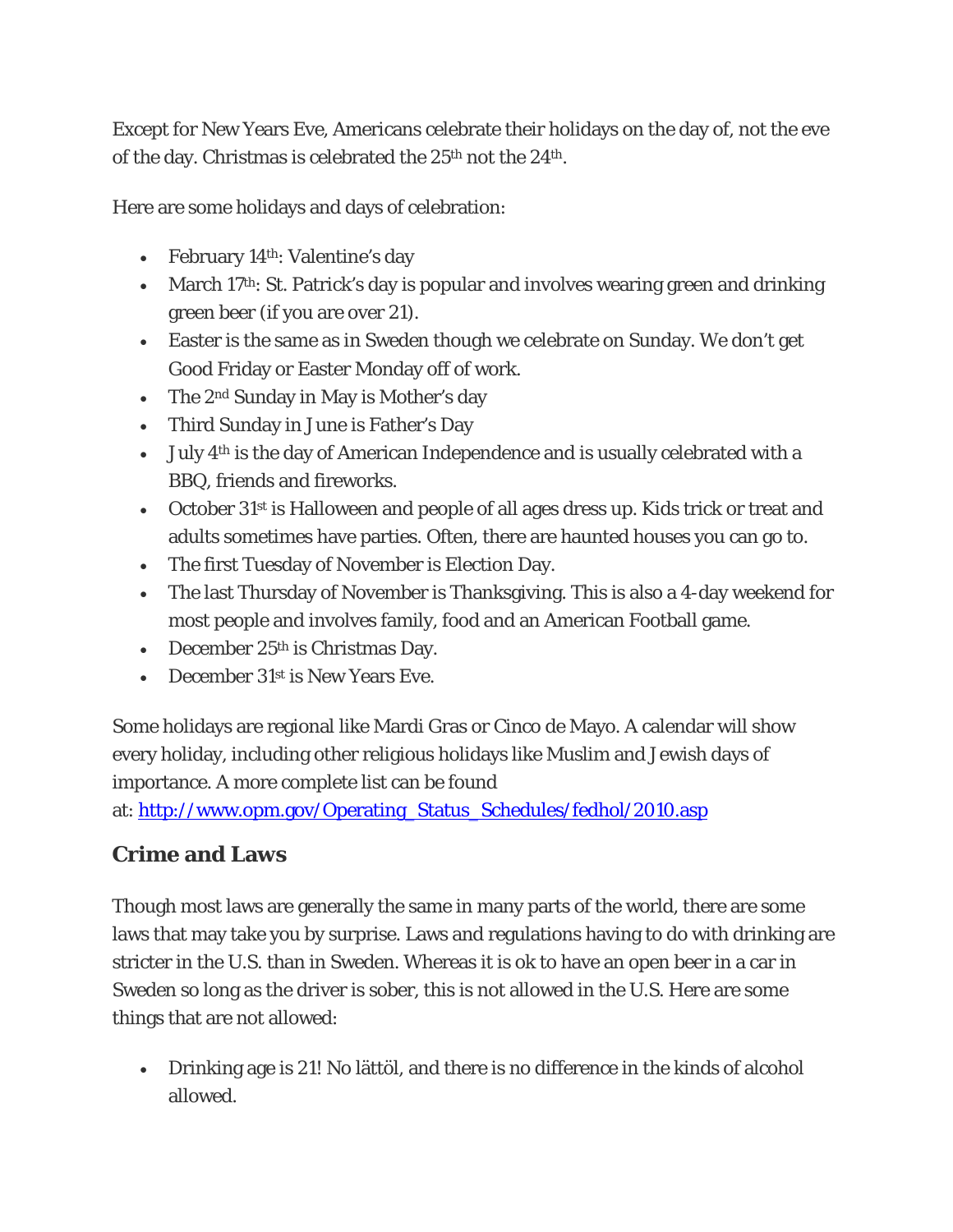- No open alcoholic beverages are allowed in a car at all.
- No drinking in public. (This varies from city to city but is not allowed 99% of the time. The only place that I have ever been where it is ok is Las Vegas.)
- No public drunkenness. If you are too drunk on the streets, the police may take you to jail to sober up.
- Smoking age is 18.
- There are no legal drugs other than alcohol and tobacco. State laws (like California's medical marijuana) are always overruled by federal law, which means it is still illegal in the U.S.
- You are not allowed to cross streets unless it is at an intersection crosswalk. I have actually gotten a ticket for this.

Americans are fond of their lines/queues. Try to find the end. If you cut in front of someone, they may let you know but perhaps not in a very nice way.

Generally, the police in the U.S. are a bit harder than in Sweden. They are there to protect but are always on the look out for people breaking the law. It is best to try and avoid them and keep out of trouble. One thing that is allowed is turning right on a red light in a car. You have to yield to all other traffic and pedestrians but if there is no one coming, you can turn right.

# **Eating Out**

Tipping is expected to be 15%. For really bad service, neglectful service, or worse it is ok to give little to nothing. For just bad service 10% and for really great service 18-20%. In bigger cities  $\left[$ (LA/NY), 15-22% may be the standard.

The average time to sit down at a restaurant and eat is 45 minutes in the U.S. The process is quite quick: sit down, order drinks, receive drinks, order food, serve food, server checks back to see if everything is ok, finish eating, maybe dessert, pay check and leave. If you would like to stay a little longer, an hour is acceptable. If you stay 2 hours, tipping a bit extra is appreciated (not required) since the server would usually have been able to serve more customers at your table and made more money. If there is ever a problem, the server should try and fix it. If you didn't like the food, let them know. They may exchange it or offer something else.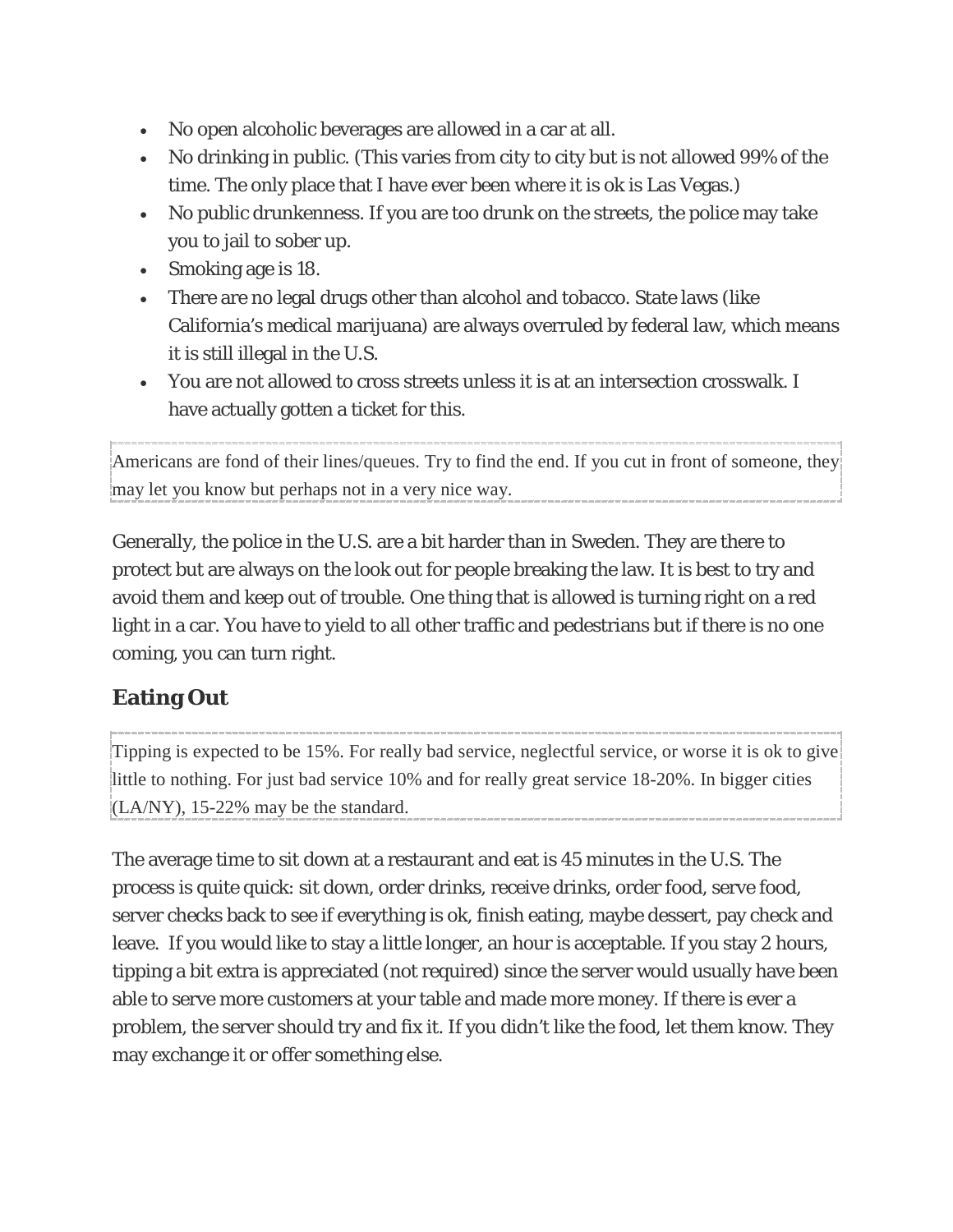Tips are essential to a server's income but, depending on the state, it could mean much more. In some states, servers have their hourly wages decreased on the expectation they will make X\$ in tips per hour. For example, the minimum hourly wage may be \$6 per hour but they may only be paid \$3 in the expectation that they make \$3 an hour in tips. It varies from state to state so ask how it works in your state.

## **Last Note**

You will be an ambassador of Sweden. Remember to be patient, open and curious. Ask questions if you are not sure about something and have a good time. Making friends is easy but it does take time to make close friends and keep them. This does not mean that Americans are shallow or insincere no more than Swedes are rude. It is just different. Good luck.

# **Helpful websites, videos, books and more**

*Websites*:

U.S. Citizenship and Immigrations services website:

<http://www.uscis.gov/portal/site/uscis>

Document on becoming an American citizen: <http://www.uscis.gov/files/nativedocuments/M-618.pdf>

This contains helpful hints on:

How housing works, working and interviews, cars and a brief outline of U.S. history and Public Holidays

*Video*:

There are many American TV shows available in Sweden so the following is a video for culture shock:

Videos From Orientation at Columbia University School of Business

[http://www.youtube.com/watch?v=tPfB6GIjM9Q&feature=player\\_embedded](http://www.youtube.com/watch?v=tPfB6GIjM9Q&feature=player_embedded)